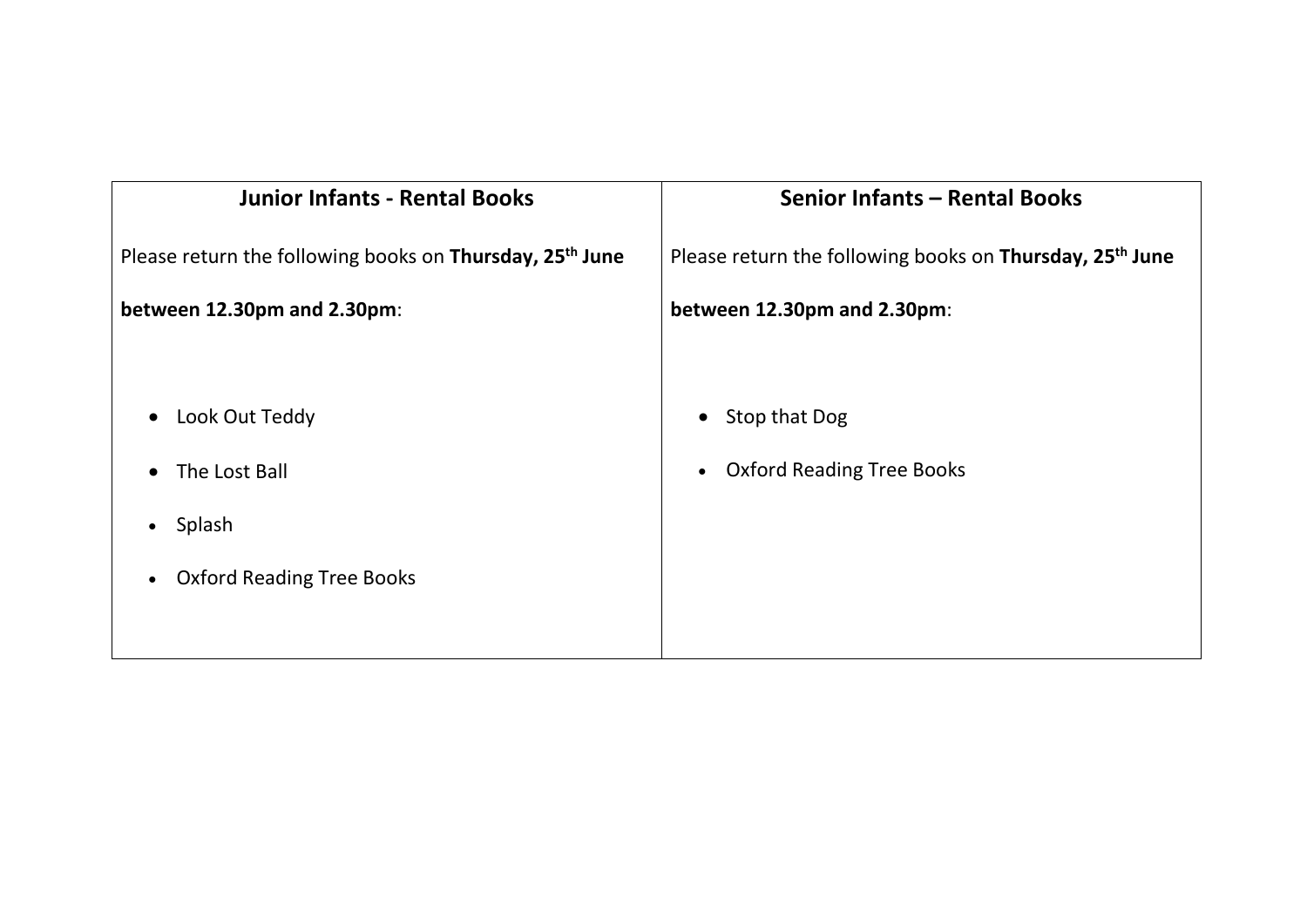| First Class - Rental Books (Room 3 only)                                                                          | Second Class - Rental Books (Room 12 only)                     |
|-------------------------------------------------------------------------------------------------------------------|----------------------------------------------------------------|
| Please return the following books on Thursday, 25 <sup>th</sup> June                                              | Please return the following book on Thursday, 25 <sup>th</sup> |
| between 9.30am and 11.30am:                                                                                       | June between 9.30am and 11.30am:                               |
| Two Little Frogs<br>$\bullet$<br><b>Class Novel</b><br>$\bullet$<br><b>Oxford Reading Tree Books</b><br>$\bullet$ | My Read at Home Book 2                                         |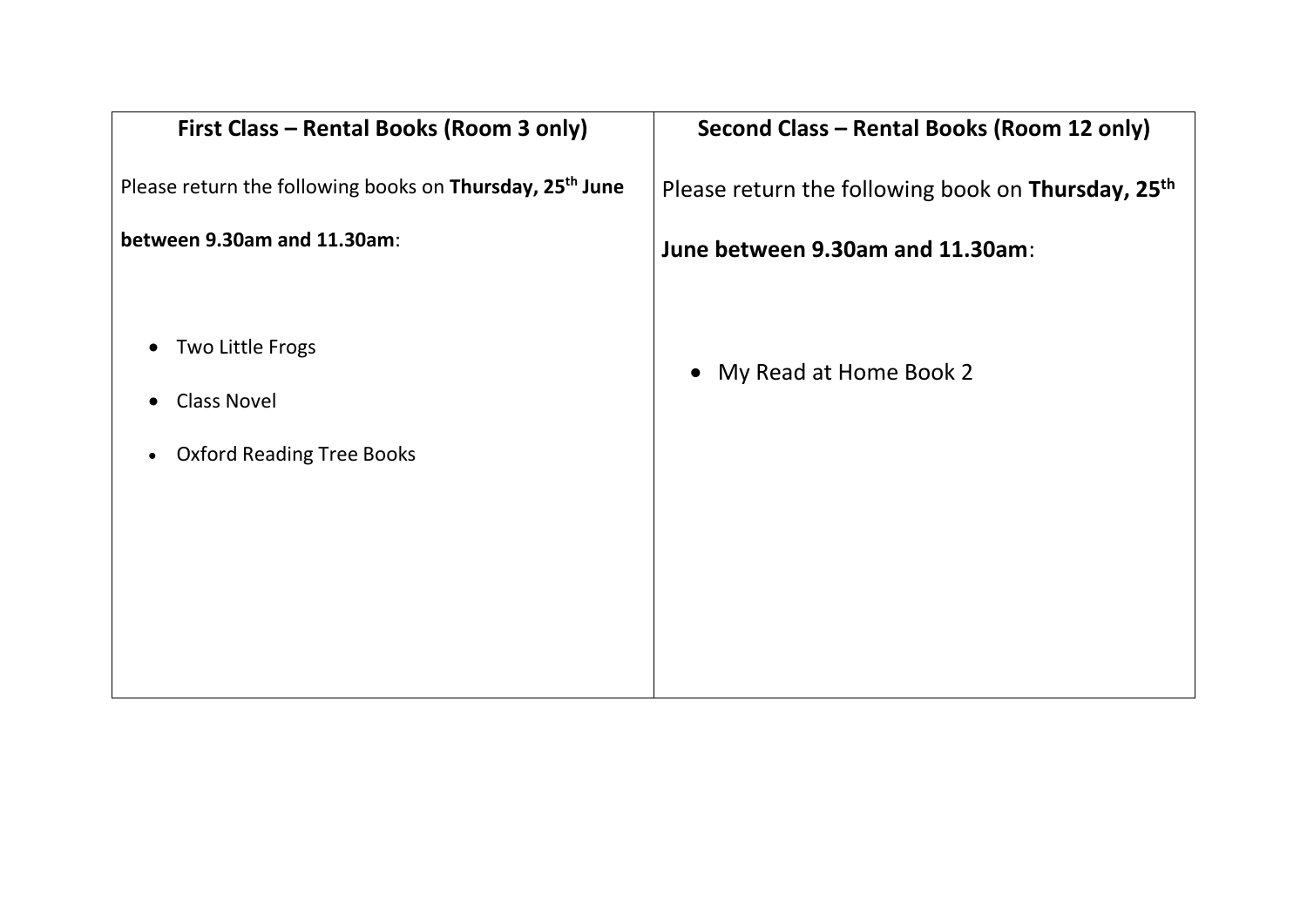| <b>Third Class - Rental Books</b>                 | <b>Fourth Class - Rental Books</b>                 |
|---------------------------------------------------|----------------------------------------------------|
| Please return the following books on Wednesday,   | Please return the following books on Tuesday, 23rd |
| 24 <sup>th</sup> June between 12.30pm and 2.30pm: | June between 12.30pm and 2.30pm:                   |
|                                                   |                                                    |
| Grow in Love                                      | Busy at Maths 4<br>$\bullet$                       |
| <b>Get Set</b><br>$\bullet$                       | • Grow in Love $(4th class)$                       |
| My Read at Home Book 3                            | • Let's Go! (English Reader)                       |
| • Oxford Reading Tree Books                       | My Read at Home Book 4<br>$\bullet$                |
| • Small World Geography and Science               | • Small World Geography and Science                |
|                                                   |                                                    |
|                                                   |                                                    |